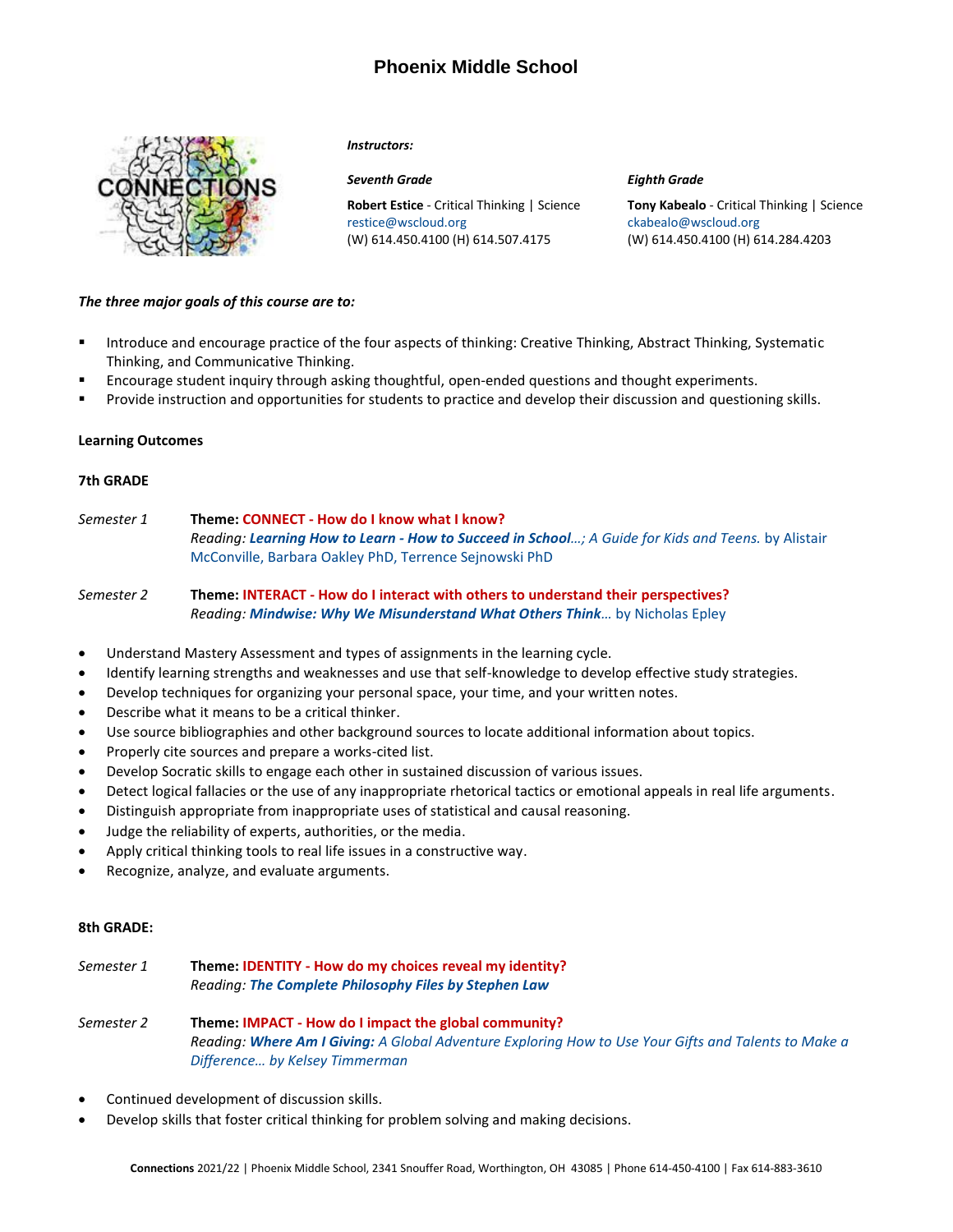# **Phoenix Middle School**

- Understanding that the concept of wellness as it relates to health and well-being, is a combination of various aspects of one's life and social environment.
- Explore the interplay between nature and nurture in determining personality and behavior.
- Examine the dynamic quality between individuals and the environment, taking into consideration the influence of the social influences.
- Spot the presence of any cognitive or social biases behind our beliefs.
- Explore how social change can be achieved through democratic dialogue.

In a time of "alternative facts" and "fake news", how can one decide what is correct and incorrect? How can we establish what is true or not true, when we find competing claims about the truth? How do we make sense of what is happening in the world, when there are so many different versions of current events in the news, on our social media, and in our daily conversations? We live in an era when many feel that it has become harder to trust the government, news media, and each other as reliable sources of information and knowledge—it is more important than ever for us to be aware of critical thinking and what it can do for us. Critical thinking helps to make clear how it is that we think and communicate about the world. Not only can critical thinking help us to navigate the claims that other people make, it can also help us to improve our own thinking and communication.

## **INSTRUCTION**

The course includes reading and journal-writing, in-class and out-of-class writing activities, and Socratic discussions. The emphasis will be on sharing and discussing each other's ideas, writings and writing experiences in order to foster an atmosphere of mutual respect and collaborative inquiry. We work to cultivate a sense of belonging among students and facilitate students' ability to engage productively with one another across their differences. The class will focus on practice not on lecture. It will emphasize students figuring out things using their own mind, not memorizing what is in a textbook. On a typical class day, students will be in both large and small groups practicing "disciplined" thinking.

## **I. SKILL DEVELOPMENT**

- Critical Thinking
- Types of Reasoning Skills
- Techniques of Persuasion
- Inductive and Deductive Argument
- Types of Reasoning (moral, legal, aesthetic, etc.)
- Techniques for Sparking Ideas, Solving Problems
- Defining Problems and Making Decisions
- Using Teams to Think Critically and Problem Solve
- Exploring Your Personal Critical and Creative Thinking Skills

## **II. APPLICATION** (Sample Socratic Discussion and Writing Topics)

Merely knowing the principles that distinguish good and bad reasoning is not enough. Students might study in the classroom about how to swim, and learn about the basic theory, such as the fact that one should not breathe under water. But unless they can apply such theoretical knowledge through practice, they might not actually be able to swim.

Similarly, to be good at critical thinking skills it is necessary for students to internalize the above skills so that they can apply them in daily life. There are at least two ways. One is to do lots of good-quality exercises. Exercises include not just exercises in classrooms and tutorials. They also include exercises in the form of Socratic discussion and debates with peers and other people in their daily life. The other method is to think more deeply about the principles that they have acquired. In the human mind, memory and understanding are acquired through making connections between ideas.